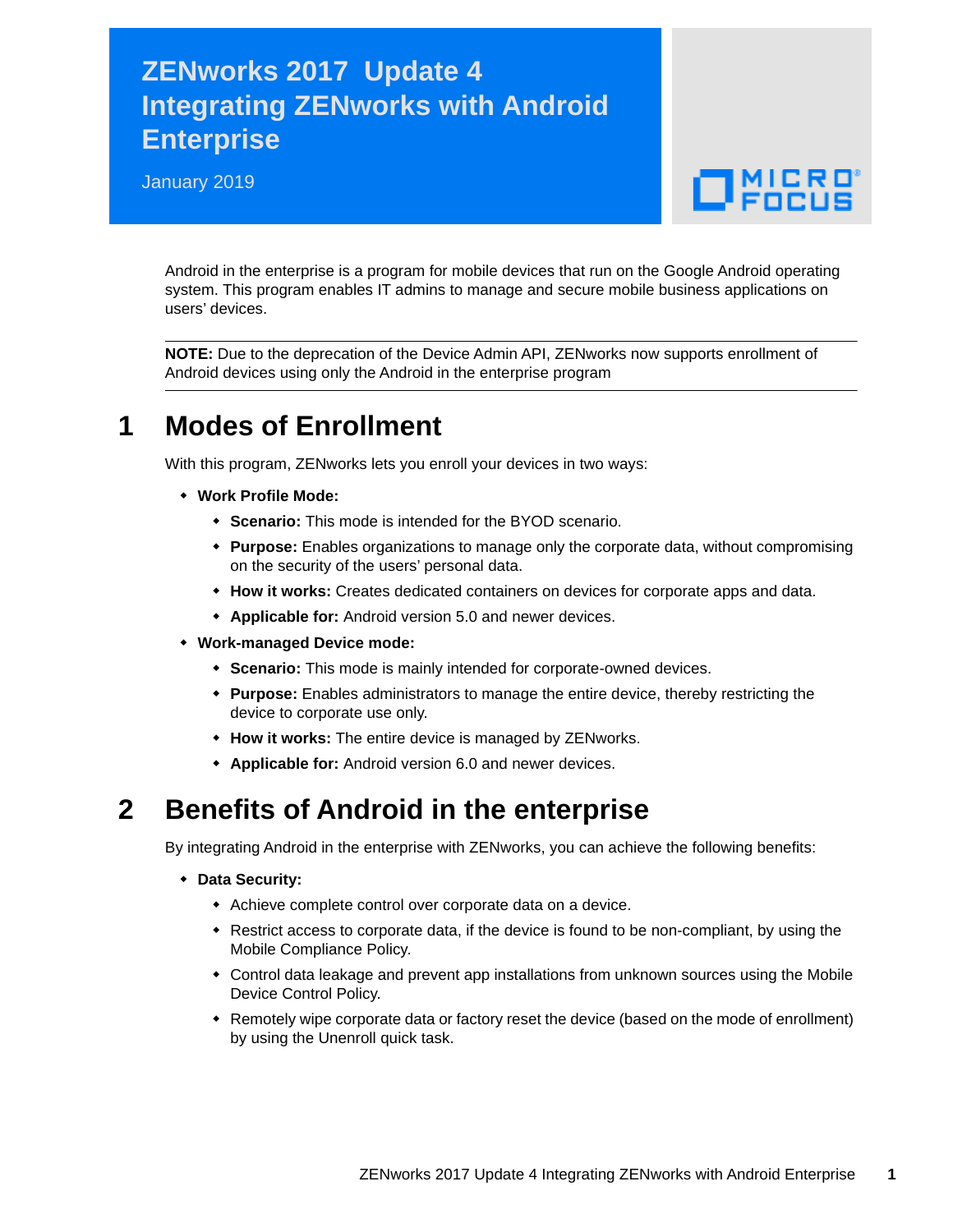- **Device Security**
	- Secure the device by applying separate passwords to the work profile and the personal space using the Mobile Security Policy.
	- Ability to white list corporate accounts to provision work-managed devices on which an unauthorized hard factory reset has been performed.

#### **App Management**

- Distribute and manage corporate apps through managed Google Play by using the existing Bundles feature.
- Edit the app runtime permissions and remotely configure apps on devices.

### **3 Pre-enrollment Tasks**

Before enrolling Android devices to ZENworks, you need to perform the following mandatory tasks:

- Enroll your organization in the Android in the enterprise program.
- Create and assign an Android Enterprise Enrollment policy.

Prior to commencing on the pre-enrollment tasks, you need to ensure that the basic configuration tasks to get started with the Mobile Management feature of ZENworks Configuration Management are in place. These include:

- Configuration of a user source
- Configuration of an MDM Server
- Creation of the Mobile Device Enrollment Policy
- Configuration of Firebase Cloud Messaging service

[For more information on these tasks, see the](https://www.novell.com/documentation/zenworks2017/pdfdoc/zen_mobile/zen_mobile.pdf#t47mbmxu2lxz) Getting Starte[d section in](https://www.novell.com/documentation/zenworks2017/pdfdoc/zen_mobile/zen_mobile.pdf#bookinfo) ZENworks 2017 Mobile Management Reference.

### **4 Enrolling your organization in the Android in the enterprise program**

Before enrolling devices with Android in the enterprise, you first need to enroll your organization in the program. By enrolling in the program, Android recognizes ZENworks as the EMM vendor for your organization and thereafter any operation that has to be invoked on behalf of your organization, will be performed by ZENworks.

To enroll the organization, you need to create an Android Enterprise Subscription by navigating to the **Subscribe and Share** section in ZCC. While creating a subscription, you need to specify the Novell Customer Center credentials that have been provided to you, after which you will be re-directed to the sign-up UI hosted by Google. By registering your organization in this sign-up UI page, you access and distribute apps through managed Google Play. You need to register your organization using your corporate Google account credentials. After registering, you will be redirected back to ZCC, where you can proceed with the remaining UI screens to complete the following:

- Association of a user context based on which only those users that are part of this user context will be allowed to enroll their devices to ZENworks.
- Selection of a language based on which the details of apps, meant for distribution, will be displayed in ZCC.
- Selection of a bundles folder where the bundles of apps will reside.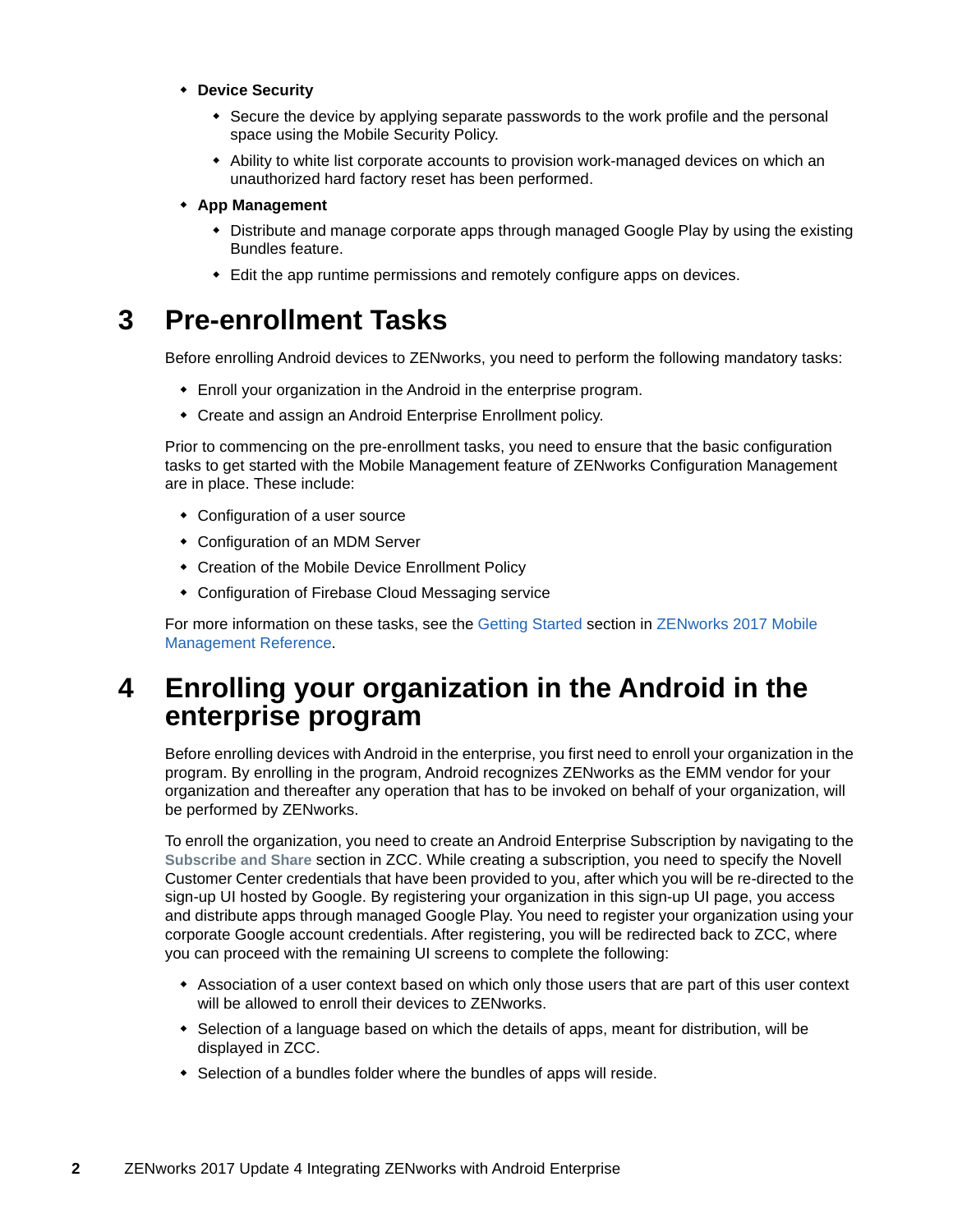## **5 Creating and Assigning an Android Enterprise Enrollment Policy**

Besides creating a Mobile Device Enrollment policy, you also need to create and assign an Android Enterprise Enrollment Policy. A Mobile Device Enrollment policy is required for the basic enrollment of any mobile device to ZENworks, whereas the Android Enterprise Enrollment policy is required for Android devices to be enrolled in the work profile or work-managed device mode. While assigning the Android Enterprise Enrollment policy, you need to ensure that it is assigned to the same set of users who are part of the user context associated with the Android Enterprise Subscription. After configuring these tasks, you can then have your users enroll their devices in one of the two modes detailed in the previous section.

## **6 Enrolling the device**

The ZENworks server communicates with an Android device using the ZENworks Agent app. Therefore, to enroll Android devices in either the work profile or the work-managed device mode, you need to have the ZENworks Agent app installed on the device.

- For the work profile mode of enrollment, a new user can simply search for the ZENworks Agent app in the Play Store or can use the Invite Email to download the ZENworks Agent app. After logging in to the app, the user needs to follow the prompts, after which the device will be automatically enrolled in the work profile mode. Users who have already enrolled to ZENworks using the basic mode of enrollment and now have to be enrolled in the work profile mode, will receive a notification to set up the work profile when they open the ZENworks Agent app. Again, they need to follow the prompts to set up the work profile on their device. After the device is enrolled in the work profile mode, a badge icon is attached to the ZENworks Agent App icon and other system apps, which will help differentiate work apps from personal apps.
- For a work-managed device, a new or an existing user of ZENworks needs to factory reset the device (applicable for devices that have already been set up) or boot the device (applicable for new devices that have not yet been set up). The user needs to follow the initial setup prompts, till the user lands on the screen in which the Email ID needs to be specified. Here, instead of the email ID, the user needs to specify the ZENworks identifier for the Android enterprise program, which is **afw#zenworks**. When the user proceeds further, the ZENworks Agent app will be automatically downloaded and the user needs to simply follow the remaining prompts to set up the device as a work-managed device. Unlike in the work profile mode, work apps on a workmanaged device will not have a badge icon attached to them.

## **7 Post Enrollment Tasks**

After users enroll their devices in either of two modes, you can perform the following tasks that are relevant to both the enrollment modes:

- Distributing work apps to users
- Securing the device
- Monitoring device compliance

## **8 App Distribution**

ZENworks distributes apps to users through managed Google Play, which is Android's app management platform for enterprise users. Subsequently, all app licenses are managed using managed Google Play. To distribute apps, you need to first approve these apps in managed Google Play.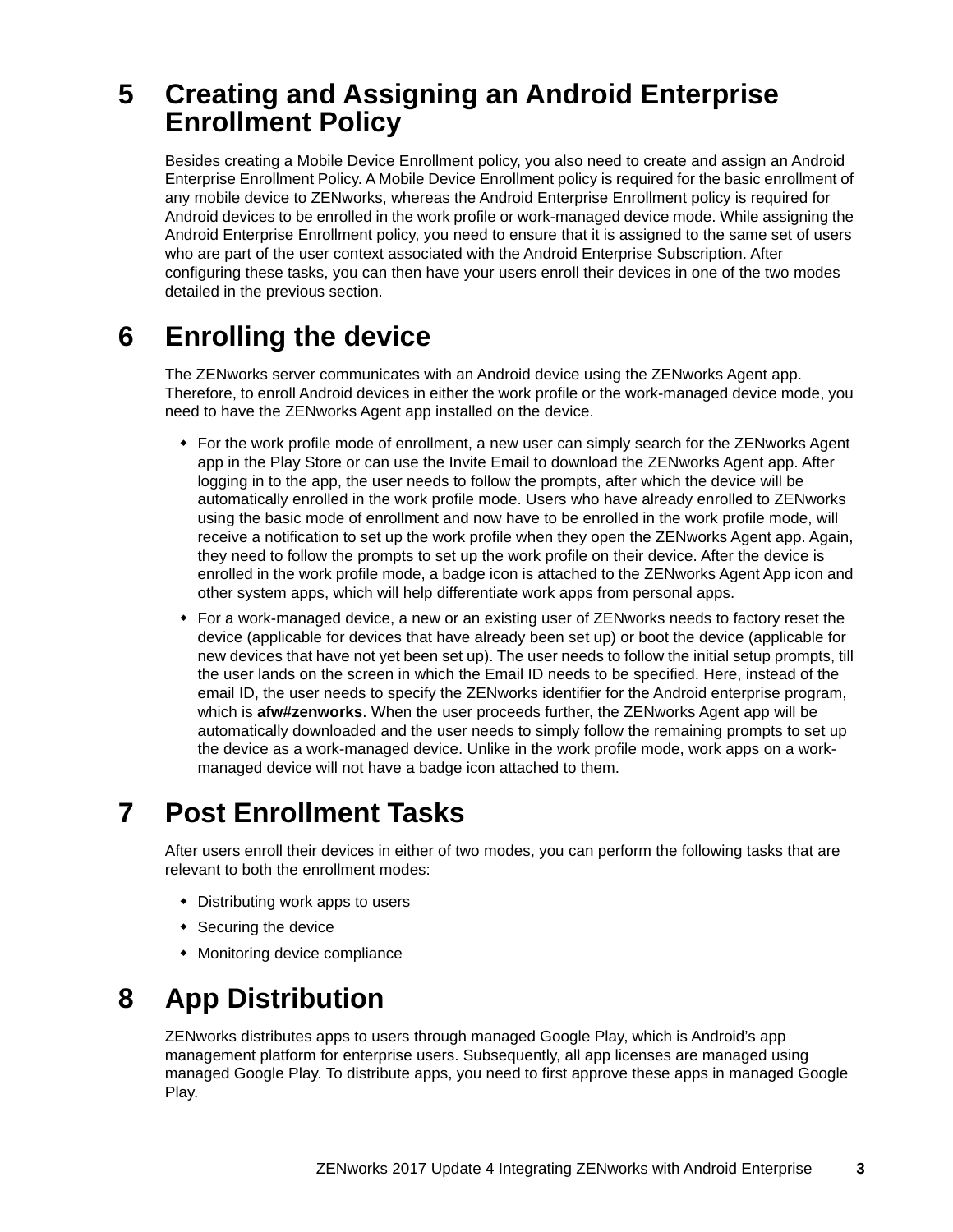#### **8.1 Types of Apps**

You can approve the following types of apps:

- Public apps that are available to the general public in Google Play.
- Private apps that are customized apps developed for specific enterprise customers. These apps are of two types; Google-hosted private apps and Self-hosted private apps.

As soon as the apps are approved in managed Google Play, ZENworks identifies these apps and populates them in ZCC. You can view these apps in the Apps Catalog page in ZCC. Simultaneously, bundles are automatically created for these apps within the Android Enterprise Subscription folder, thereby enabling you to distribute the apps to users

#### **8.2 Distributing work apps to users**

ZENworks allows you to distribute Android apps to only users and not directly to their devices. Before distributing these apps, you can choose to edit the default runtime permissions of these apps. ZENworks also provides you with the ability to remotely pre-configure a work app, so that the settings are applied automatically, as soon as the user launches the app on the device. In this case, the user is not required to take any action to set up the app on the device.

## **9 Securing the Device**

You can secure work profile and work-managed devices by configuring password restrictions, device inactivity restrictions and by applying other additional restrictions. To do this, you need to create and assign the following policies:

- **Mobile Device Security policy:** Enables you to configure password restrictions and device inactivity settings.
	- Password restrictions include mandating a specific password length and including complex characters in the password.
	- Device inactivity restrictions include mandating an inactivity lock after a specific period of timeout.
- **Mobile Device Control Policy:** Enables you to apply additional restrictions on the device. These restrictions differ based on the mode of enrollment, which can be determined based on checkmark under the work profile and work-managed device columns. Some of these restrictions are as follows:
	- Device restrictions such as restricting the device camera, the copying and pasting of data between the work profile and the personal space of the device, and enabling factory reset protection.
	- App specific restrictions such as the editing of default Runtime permission values, restricting access to the public play store and restricting the modification of the app data.
	- Network restrictions such as restricting the editing of mobile network settings, restricting cellular data while roaming and restricting outgoing calls.
	- Audio restrictions such as muting the master volume and restricting the editing of volume settings.
	- Date restrictions such as allowing the configuration of the date, time and timezone.
	- OS Update restrictions to determine when OS updates should be installed on the device.
	- Keyguard restrictions such as disabling Smart Lock agents.
	- Display restrictions such as setting the brightness on the device, restricting ambient display and configuring screen timeout.